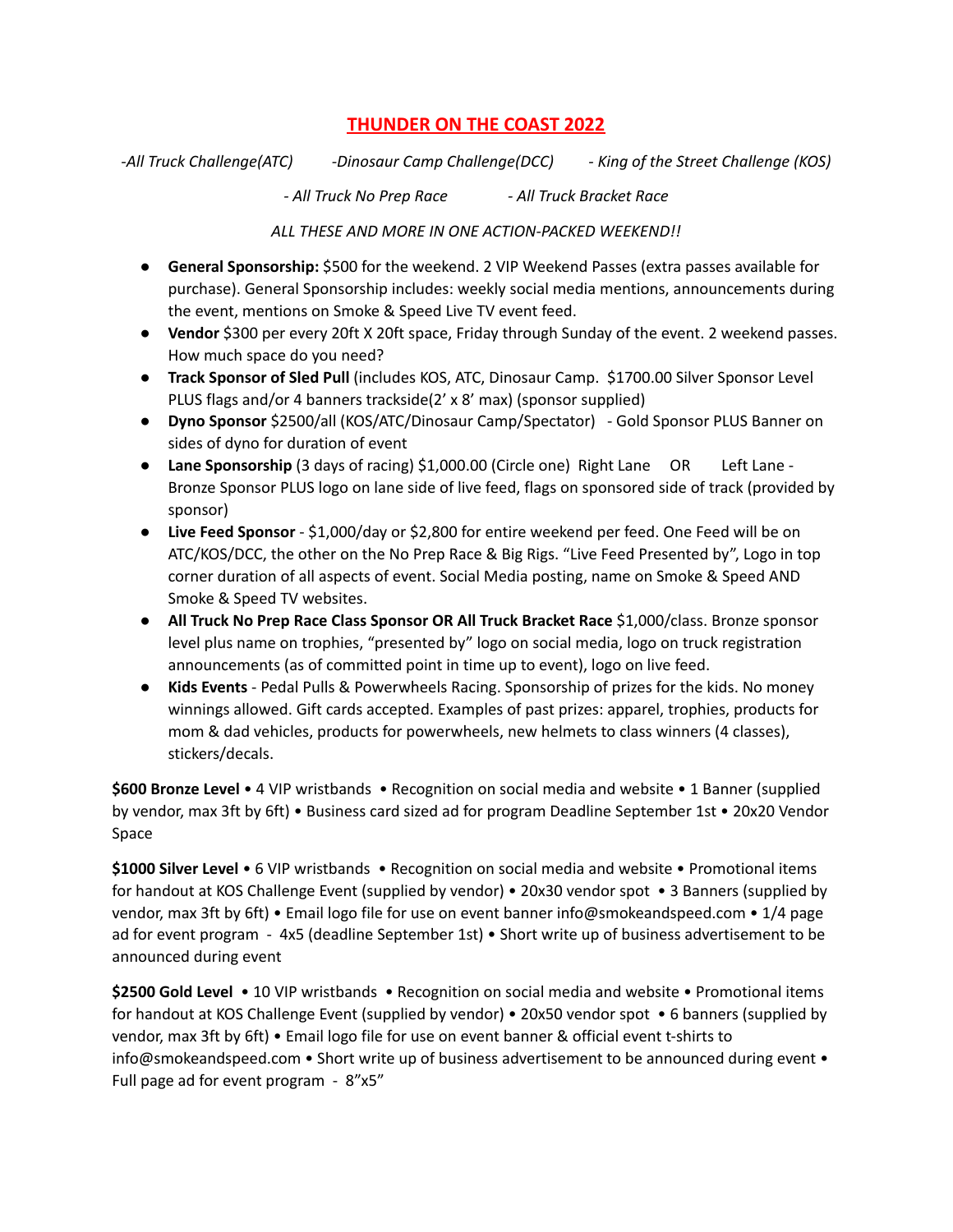\*\*\*Please have all sponsorship/vendor information turned in to Smoke & Speed before September 1st to allow time to honor time sensitive contractual obligations\*\*\*

|  |  | Date: __________________ |  |
|--|--|--------------------------|--|

Make Checks Payable to: Smoke & Speed LLC. If paying with Credit Card please email us for invoice. [info@smokeandspeed.com](mailto:info@smokeandspeed.com)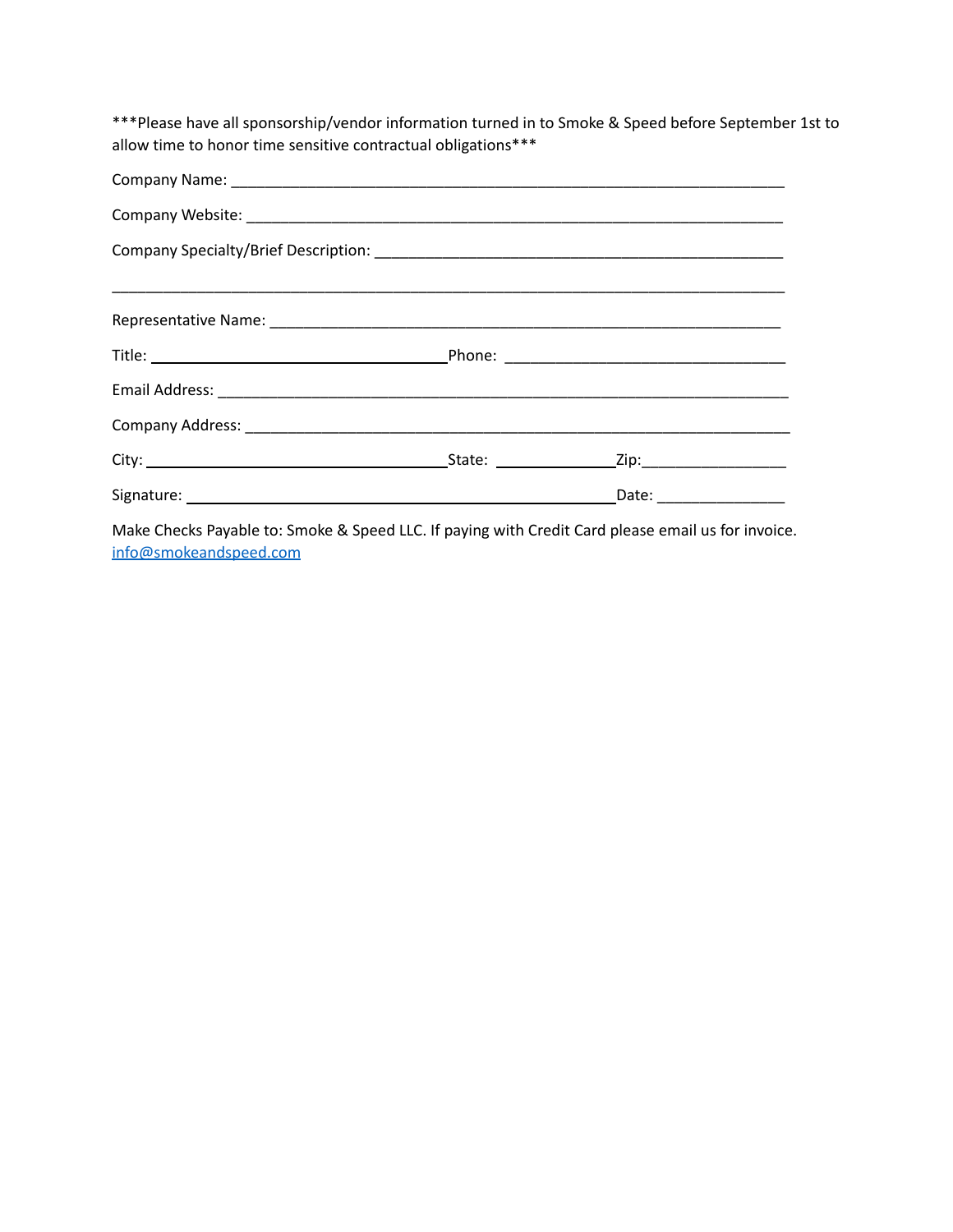\*\*Tentative Event Schedule:

### **THURSDAY:**

1pm Gates open for vendors and competitors.

7pm - 9pm Welcome party for Competitors, Vendors and Sponsors. RSVP mandatory on or before October 15th. Food and drinks provided.

# **FRIDAY:**

9am - Gates open for competitors, sponsors and vendors. Tech Opens for ATC, KOS, DCC

10am VIP Gates open

10am - 12pm VIP Brunch for VIP pass holders only (VIP tickets available for purchase on website)

1pm Gates Open to public. Tech opens for All Truck No Prep

3pm ATC, KOS, Qualifying and Dial passes start.

3pm DCC Dyno Competition

7pm All Truck No Prep - first round callouts and chip draw. 2nd round depending on track conditions and timing

\*\*Overnight passes mandatory for all persons staying overnight on premises.

#### **SATURDAY:**

9am Gates Open to all 10am No Prep Eliminations continue 10am Sled Pull Heat 1 for ATC, KOS, DCC 10am Spectator Dyno Competition 12pm Kids Pedal Pulls 1pm Heat 2 Sled Pull 3pm Kids Powerwheels Races on dragstrip 4pm Monster Truck Show on Speedway Track (tentative - contract pending) 6pm Dirt Drags ATC, KOS, DCC 9pm Light Parade & Fireworks